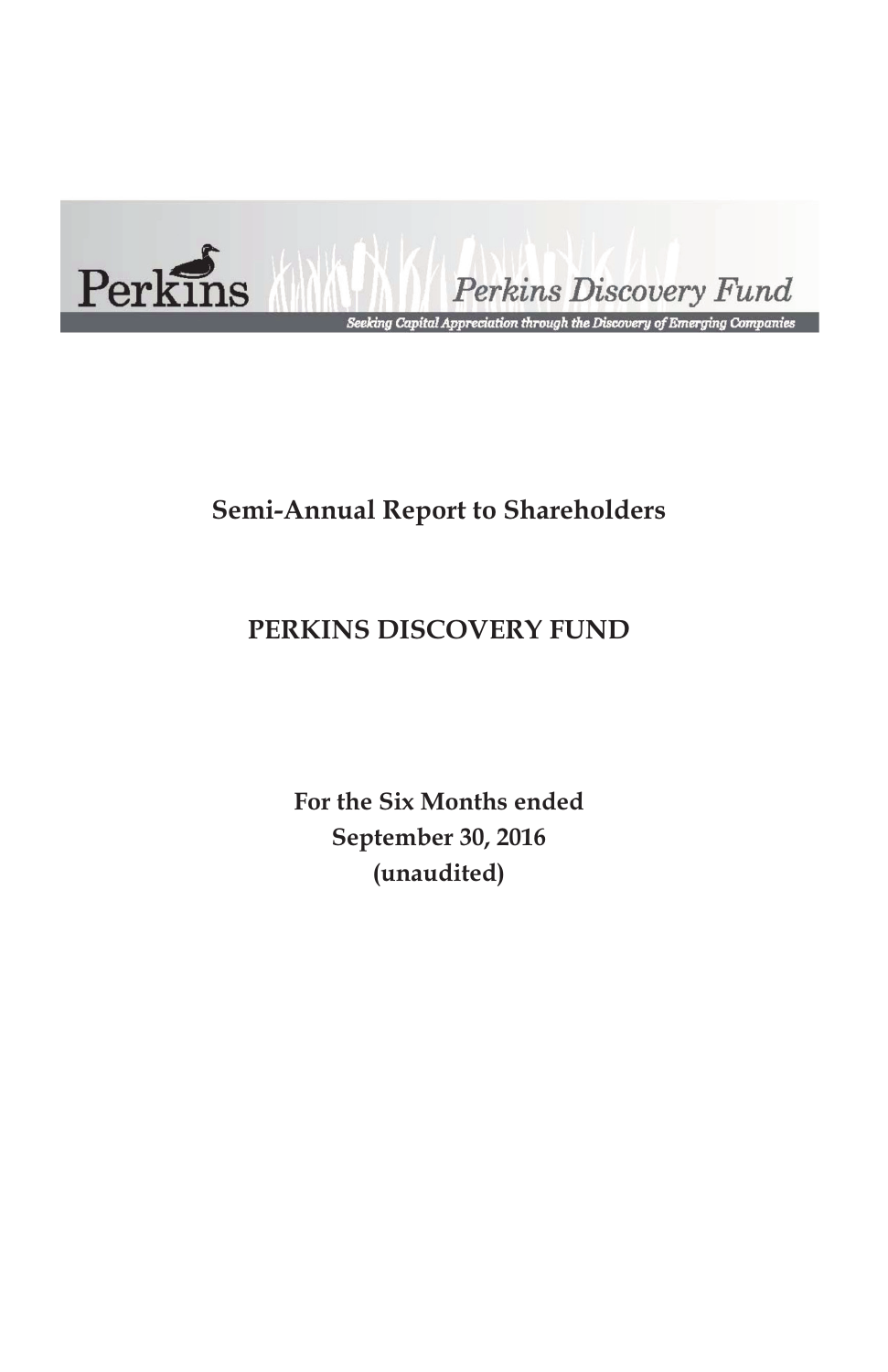#### September 30, 2016

#### Dear Shareholders:

The six-month period ended September 30, 2016 was very good for the Perkins Discovery Fund and micro-cap stocks in general. The Fund finished the period with a return of 27.06% versus 14.04% for the Wilshire Micro-Cap, 12.35% for the Russell 2000, 9.08% for the NASDAQ Composite and 5.27% for the S&P 500. Micro-cap stocks, overall, performed better than the market as a whole.

At the Perkins Discovery Fund, we follow a bottom-up approach, using both fundamental and technical chart analysis to find new investment opportunities one by one and to monitor our current holdings. During the six-month period, we acquired 7 new holdings and disposed of 4. As a result, the portfolio went from 21 holdings to 24. We started the period with 94.78% invested in securities and ended with 96.34% invested.

Our three best gaining stocks for the six-month period were Cardiovascular Systems, Inc., Depomed, Inc. and Inventure Foods, Inc. Cardiovascular Systems develops and markets orbital atherectomy medical devices for the treatment of peripheral and coronary artery disease. A long-term holding, which we originally purchased over seven years ago, the company has renewed its growth this year after reorganizing and revamping its sales force. Depomed, Inc. is a specialty pharmaceutical company focused on products to treat pain and other central nervous system conditions. Known for successfully building brands, Depomed has been a big winner for the fund since purchased in 2013. Their acquisition of the U.S. rights for NUCYNTA from Johnson and Johnson's Janssen Pharmaceuticals provides them with another opportunity to build a major brand. Inventure Foods manufactures and markets specialty food brands in the better-for-you and indulgent categories. A long-term holding, Inventure Foods has rebounded this year as they recover from a recall in an existing product line.

The Fund's three worst declining stocks for the period were LeMaitre Vascular, Inc., Rockwell Medical, Inc. and Synergy Resources Corp. LeMaitre develops, manufactures and markets disposable and implantable devices for the treatment of peripheral vascular disease. We sold our position during the period as we believed it had become overvalued after a long advance. Rockwell Medical is a biopharmaceutical company targeting end-stage renal disease and chronic kidney disease. We originally purchased shares in May of 2013 in a public offering by the company. Although still held at a profit, the stock has been down over the past year as they worked on obtaining a favorable reimbursement code for one FDA approved product, Triferic, and launching another, Calcitriol. Synergy Resources is a domestic oil and natural gas exploration and production company. Also still held at a profit for the Fund, Synergy is down with the price of oil. We continue to hold the stock for the company's future horizontal drilling prospects in its highly productive Wattenburg holdings and its continued expansion in other parts of the D-J Basin.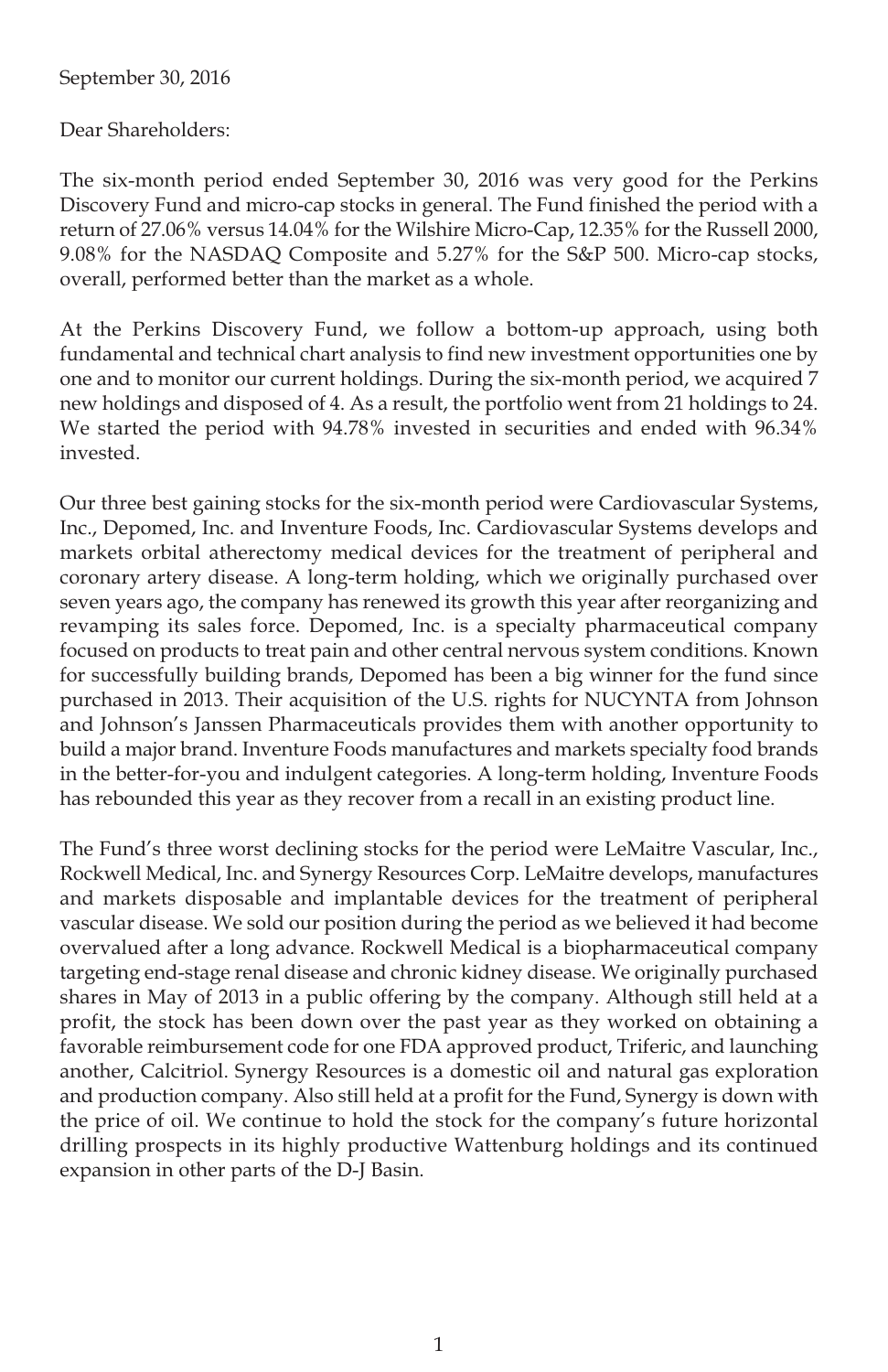|                        | <b>Perkins</b>   | <b>Wilshire US</b> |                                  | <b>NASDAO</b> | $S\&P$ |
|------------------------|------------------|--------------------|----------------------------------|---------------|--------|
| Annualized             | <b>Discovery</b> |                    | Micro-Cap Russell 2000 Composite |               | 500    |
| <b>Total Return</b>    | Fund             | Index              | Index                            | Index         | Index  |
| Since 4-9-98 Inception | 9.80%            | 7.30%              | 5.32%                            | 5.96%         | 3.68%  |
| <b>Fifteen Year</b>    | 7.26%            | 9.64%              | 7.81%                            | 8.80%         | 5.01%  |
| <b>Ten Year</b>        | 4.54%            | 4.79%              | 5.60%                            | 8.93%         | 4.96%  |
| <b>Five Year</b>       | 9.43%            | 14.70%             | 14.21%                           | 17.07%        | 13.89% |
| <b>Three Year</b>      | $0.99\%$         | 4.30%              | 5.24%                            | 12.09%        | 8.84%  |
| <b>One Year</b>        | 16.10%           | 10.71%             | 13.71%                           | 14.97%        | 12.93% |

The table below shows the Fund's performance for various periods ended September 30, 2016.

*Please note that performance data quoted represents past performance; past performance does not guarantee future results. The investment return and principal value of an investment will fluctuate so that an investor's shares, when redeemed, may be worth more or less than their original cost. Current performance of the fund may be lower or higher than the performance quoted. Performance data current to the most recent month end may be obtained by calling 800-366-8361. The fund imposes a 1.00% redemption fee on shares held less than 45 days. Performance data does not reflect the redemption fee. If it had, the return would be reduced.*

After a decline into the first quarter the market in general was up during the six-month period, although it has pulled back more recently as we come into the election, an uncertain time while results are awaited. Small- and micro-cap indexes outperformed the larger indexes during the period, after lagging for several years. Once the uncertainty of the coming election is behind us, we expect a continued good market, with small company stocks continuing to lead.

We cannot control the action of the market; however, we will continue to choose stocks that we believe can do well over the long term using our same bottom-up selection process of looking for small companies that are benefiting from positive change. And, of course, we continue to monitor our holdings. Some of these will reach levels where they will be sold, even though they may continue to be good companies. Others will not work out in the way we anticipated and will be candidates to be sold. Both will be replaced with new ideas, as part of an ongoing process. We believe the Discovery Fund is well positioned in micro-cap growth stocks that hold significant promise for the future.

Thank you for your continued support.

Sincerely,

RW Faching

Richard W. Perkins, C.F.A. Daniel S. Perkins, C.F.A. President Executive Vice President

Daniel Staking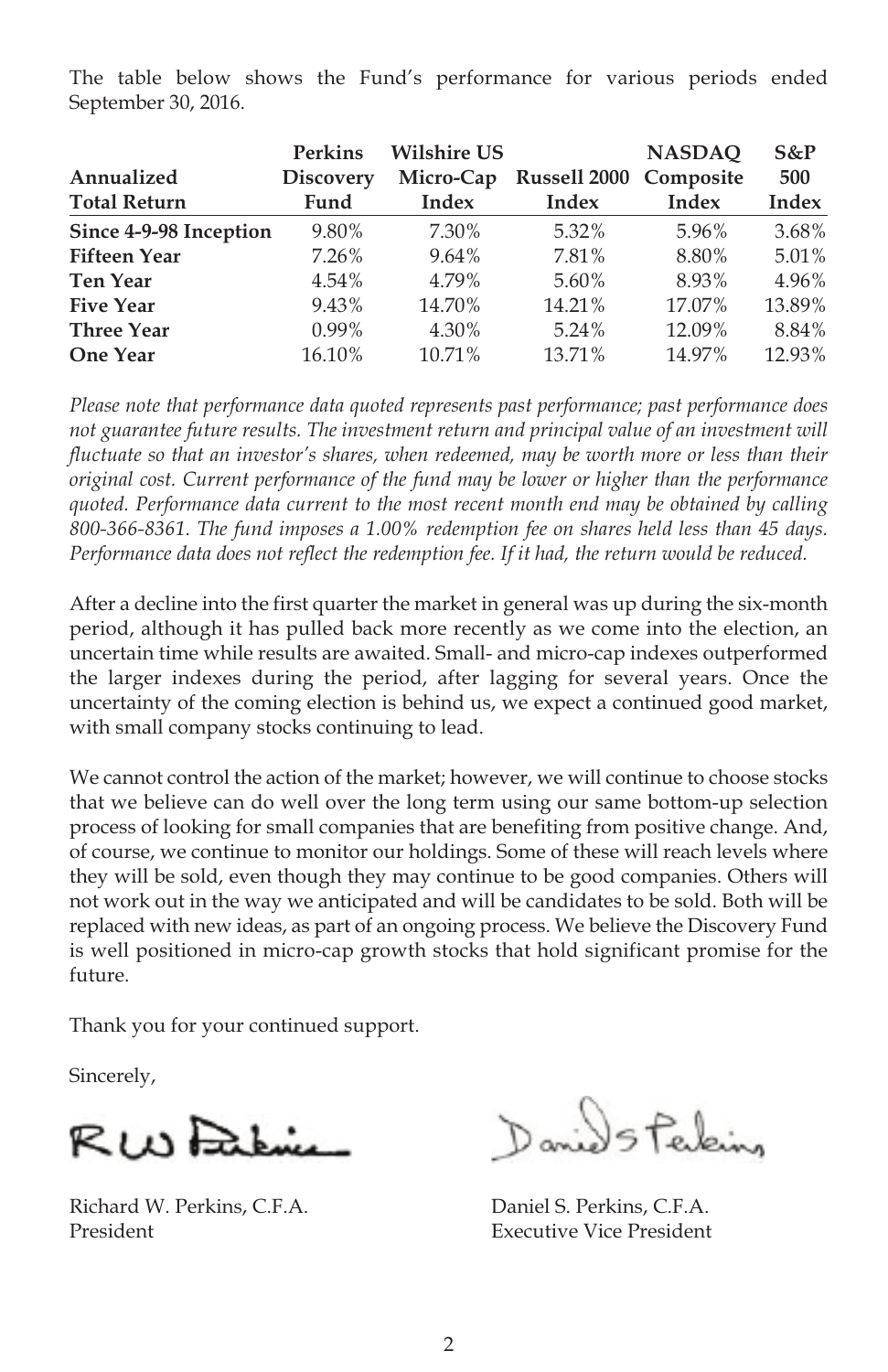Opinions expressed above are those of Richard W. Perkins or Daniel S. Perkins and are subject to change, are not guaranteed and should not be considered recommendations to buy or sell any security.

**Small company investing involves additional risks such as limited liquidity and greater volatility. The fund invests in micro-cap and early stage companies which tend to be more volatile and somewhat more speculative than investments in more established companies. As a result, investors considering an investment in the Fund should consider their ability to withstand the volatility of the Fund's net asset value associated with the risks of the portfolio.**

The S&P 500 Index is a broad-based unmanaged index of 500 stocks, which is widely recognized as representative of the equity market in general; the Russell 2000 Index consists of the smallest 2,000 companies in a group of 3,000 U.S. companies in the Russell 3000 Index, as ranked by market capitalization; and the NASDAQ Composite Index is a market capitalization-weighted index that is designed to represent the performance of the National Market System, which includes over 5,000 stocks traded only over-the-counter and not on an exchange. The Dow Jones Wilshire Micro-Cap Index is formed by taking the 2,500 smallest companies, as measured by Market Capitalization of the Dow Jones Wilshire 5000 Index. One cannot invest directly in an index. Please refer to the schedule of investments for more information regarding fund holdings. Fund holdings are subject to change and are not recommendations to buy or sell any security.

Investment performance reflects fee waivers in effect. In the absence of such waivers, total return would be reduced.

Must be preceded or accompanied by a prospectus. Please read it carefully before investing.

The Fund is distributed by First Dominion Capital Corp. (11/16)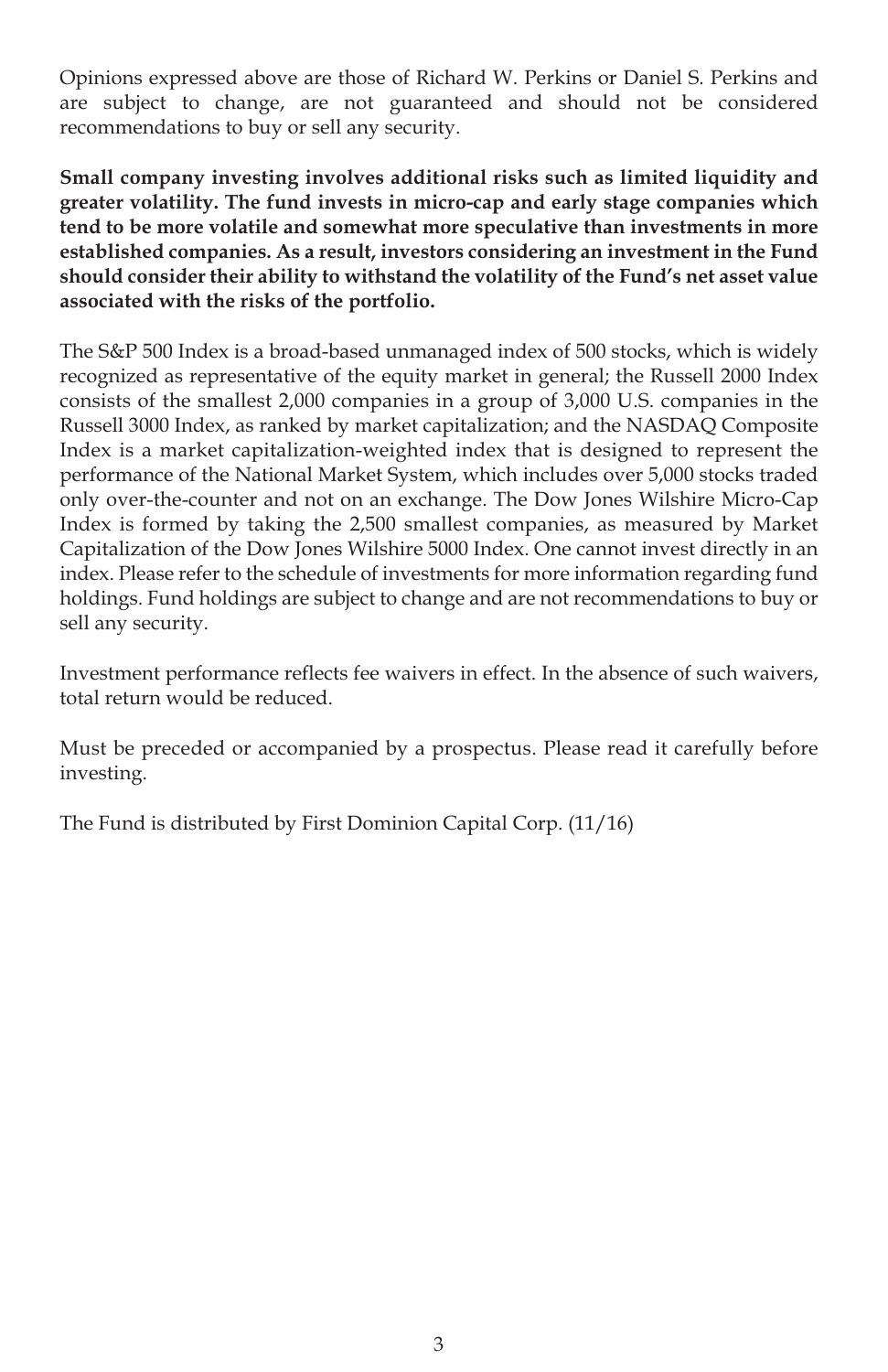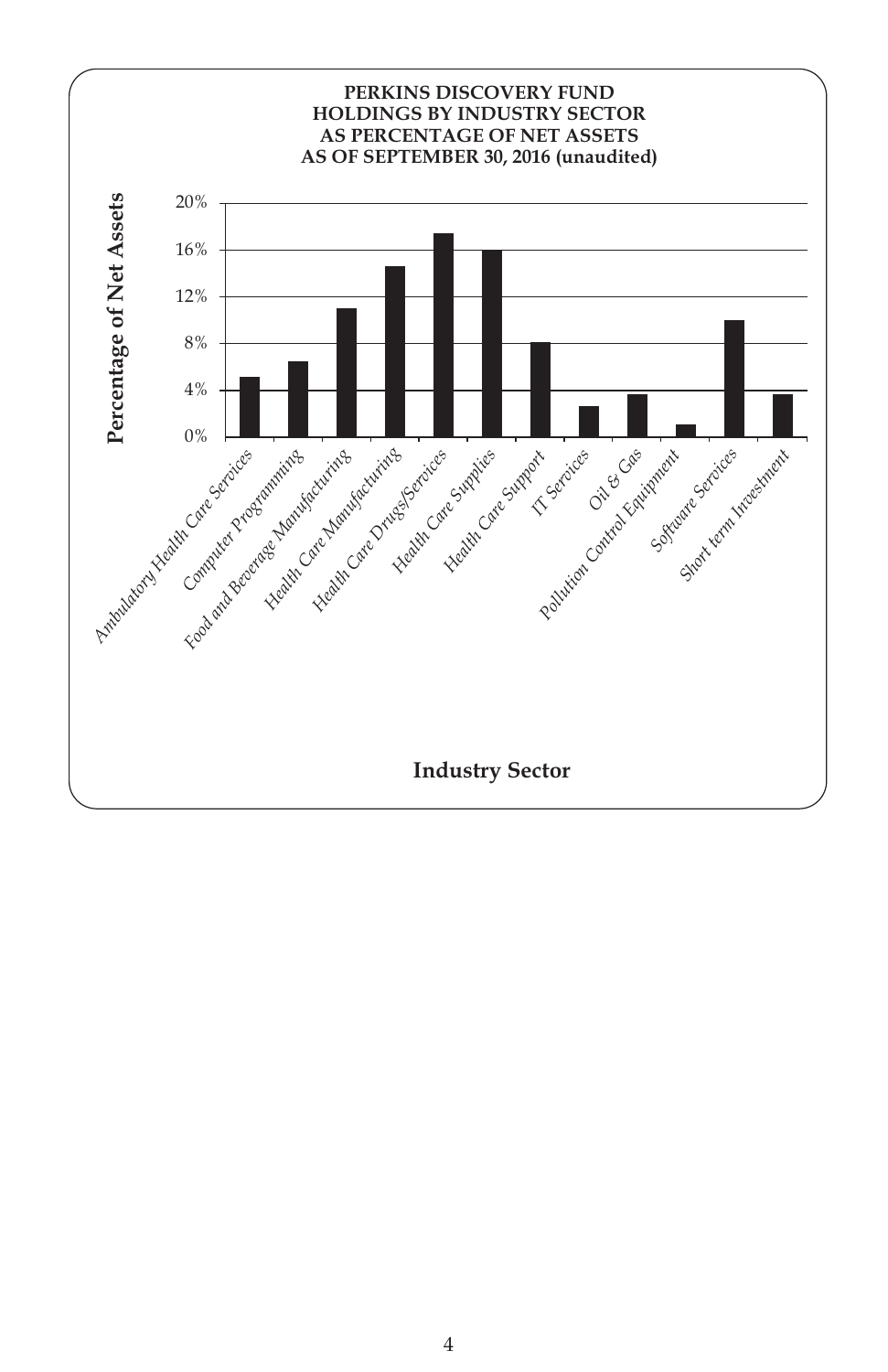# **PERKINS DISCOVERY FUND SCHEDULE OF INVESTMENTS September 30, 2016 (unaudited)**

|                                                   |               | Fair          |
|---------------------------------------------------|---------------|---------------|
|                                                   | <b>Shares</b> | Value         |
| <b>COMMON STOCKS - 96.39%</b>                     |               |               |
| <b>AMBULATORY HEALTH CARE SERVICES - 5.18%</b>    |               |               |
| U.S. Physical Therapy, Inc.                       | 6,250         | 391,875<br>\$ |
| <b>COMPUTER PROGRAMMING - 6.50%</b>               |               |               |
| Computer Task Group, Inc.                         | 30,000        | 141,000       |
| SITO Mobile Ltd.*                                 | 35,000        | 154,000       |
| USA Technologies, Inc.*                           | 35,000        | 196,175       |
|                                                   |               | 491,175       |
| <b>FOOD &amp; BEVERAGE MANUFACTURING - 11.07%</b> |               |               |
| Craft Brew Alliance, Inc.*                        | 12,000        | 225,960       |
| Inventure Foods, Inc.*                            | 65,000        | 611,000       |
|                                                   |               | 836,960       |
| <b>HEALTH CARE MANUFACTURING - 14.65%</b>         |               |               |
| AtriCure, Inc.*                                   | 25,000        | 395,500       |
| Cardiovascular Systems, Inc.*                     | 30,000        | 712,200       |
|                                                   |               | 1,107,700     |
| <b>HEALTH CARE DRUGS/SERVICES - 17.45%</b>        |               |               |
| BioScrip, Inc.*                                   | 55,000        | 158,950       |
| Depomed, Inc.*                                    | 30,000        | 749,700       |
| NeoGenomics, Inc.*                                | 50,000        | 411,000       |
|                                                   |               | 1,319,650     |
| <b>HEALTH CARE SUPPLIES - 15.95%</b>              |               |               |
| AxoGen Corp.*                                     | 60,000        | 541,800       |
| Cogentrix Medical, Inc.*                          | 72,662        | 132,245       |
| IRIDEX Corp.*                                     | 12,500        | 181,125       |
| Merit Medical Systems, Inc.*                      | 7,000         | 170,030       |
| Surmodics, Inc.*                                  | 6,000         | 180,540       |
|                                                   |               | 1,205,740     |
| <b>HEALTH CARE SUPPORT - 8.11%</b>                |               |               |
| BioTelemetry, Inc.*                               | 15,000        | 278,550       |
| Rockwell Medical, Inc.*                           | 50,000        | 335,000       |
|                                                   |               | 613,550       |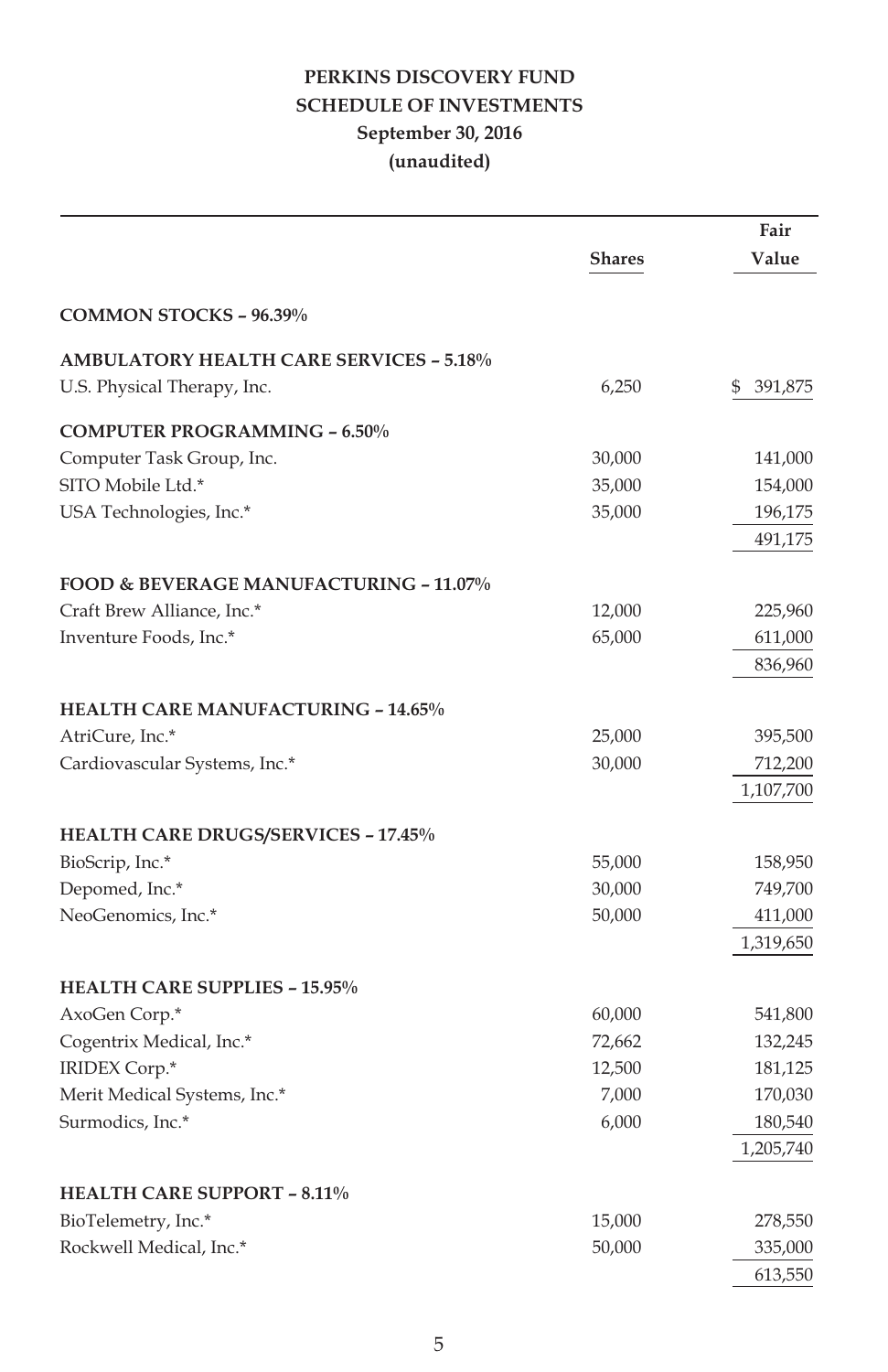# **PERKINS DISCOVERY FUND SCHEDULE OF INVESTMENTS – continued September 30, 2016 (unaudited)**

|                                                     |               | Fair          |
|-----------------------------------------------------|---------------|---------------|
|                                                     | <b>Shares</b> | Value         |
| <b>COMMON STOCKS - continued</b>                    |               |               |
| IT SERVICES - 2.66%                                 |               |               |
| Perficient, Inc.*                                   | 10,000        | 201,500<br>\$ |
| OIL & GAS - 3.67%                                   |               |               |
| Synergy Resources Corp.*                            | 40,000        | 277,200       |
| <b>POLLUTION CONTROL EQUIPMENT - 1.10%</b>          |               |               |
| LiqTech International, Inc.*                        | 100,000       | 83,000        |
| <b>SOFTWARE SERVICES - 10.05%</b>                   |               |               |
| Digital Turbine, Inc.*                              | 50,000        | 52,500        |
| ePlus, Inc.*                                        | 5,000         | 472,050       |
| InnerWorkings, Inc.*                                | 25,000        | 235,500       |
|                                                     |               | 760,050       |
| TOTAL COMMON STOCKS - 96.39%                        |               |               |
| (Cost: \$3,837,497)                                 |               | 7,288,400     |
| <b>SHORT TERM INVESTMENT - 3.66%</b>                |               |               |
| Fidelity Prime Fund #690 Money Market Fund 0.32%**  |               |               |
| (Cost: \$276,588)                                   | 276,588       | 276,588       |
| TOTAL INVESTMENTS - 100.05%                         |               |               |
| (Cost: \$4,114,085)                                 |               | 7,564,988     |
| Liabilities, in excess of other assets $- (0.05\%)$ |               | (4,088)       |
| <b>NET ASSETS - 100.00%</b>                         |               | \$7,560,900   |
| * Non-Income producing                              |               |               |
| ** Effective 7 day yield as of September 30, 2016   |               |               |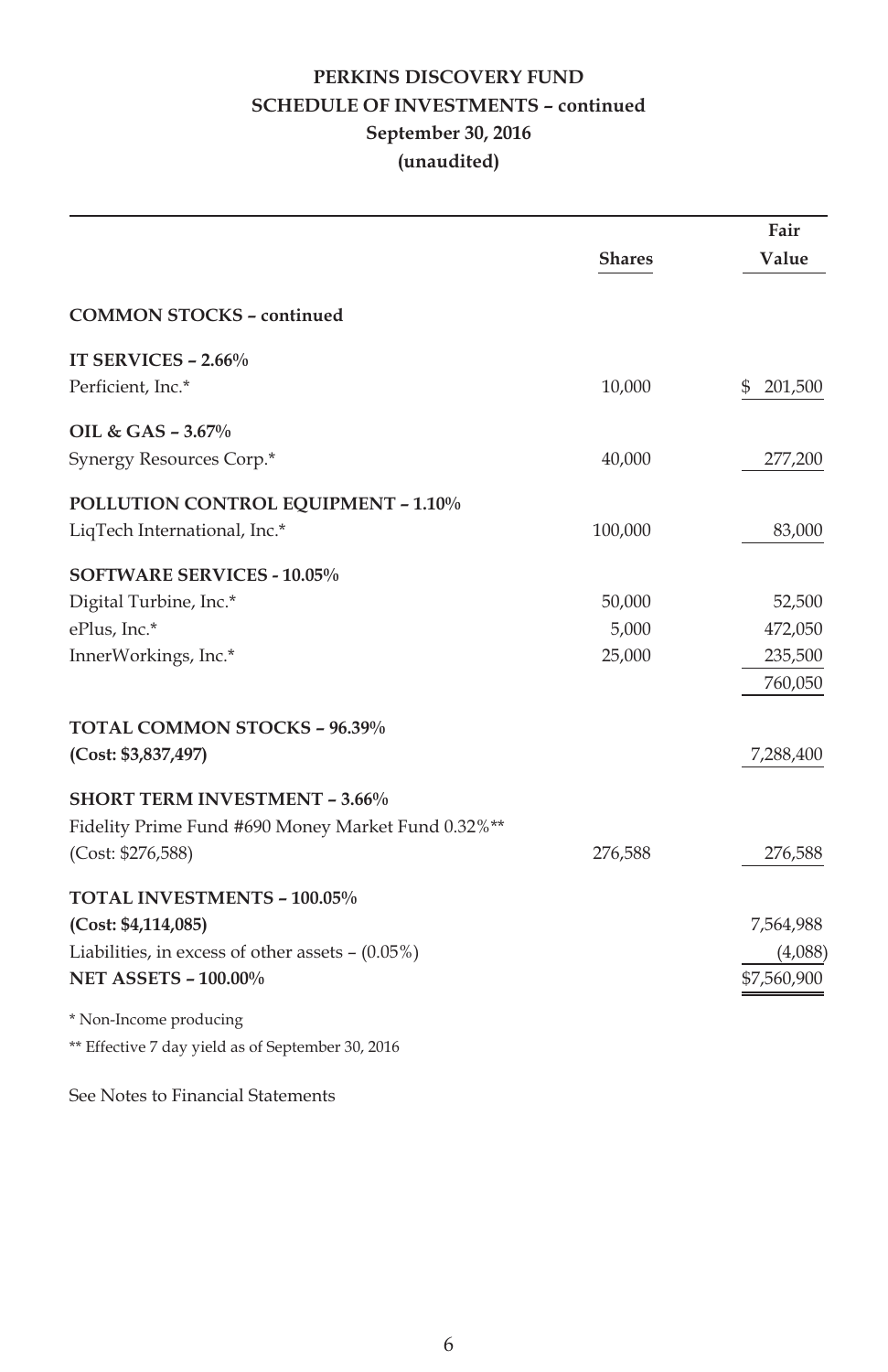#### **PERKINS DISCOVERY FUND STATEMENT OF ASSETS AND LIABILITIES September 30, 2016 (unaudited)**

| <b>ASSETS</b>                                                       |             |
|---------------------------------------------------------------------|-------------|
| Investments at fair value (identified cost of \$4,114,085) (Note 1) | \$7,564,988 |
| Receivable for capital stock sold                                   | 5,041       |
| Dividends and interest receivable                                   | 1,837       |
| Receivable from investment manager                                  | 17,445      |
| Prepaid expenses                                                    | 16,968      |
| <b>TOTAL ASSETS</b>                                                 | 7,606,279   |
| <b>LIABILITIES</b>                                                  |             |
| Accrued 12b-1 fees                                                  | 286         |
| Accrued administration, transfer agent and accounting fees          | 4,886       |
| Accrued professional fees                                           | 35,221      |
| Other accrued expenses                                              | 4,986       |
| <b>TOTAL LIABILITIES</b>                                            | 45,379      |
| <b>NET ASSETS</b>                                                   | \$7,560,900 |
| <b>Net Assets Consist of:</b>                                       |             |
| Paid-in-capital                                                     | \$5,255,650 |
| Accumulated undistributed net investment income (loss)              | (103, 645)  |
| Accumulated net realized gain (loss) on investments                 | (1,042,008) |
| Net unrealized appreciation (depreciation) of investments           | 3,450,903   |
| <b>Net Assets</b>                                                   | \$7,560,900 |
| <b>NET ASSET VALUE PER SHARE</b>                                    |             |
| <b>Investor Class Shares:</b>                                       |             |
| Net Assets                                                          | \$7,560,900 |
| Shares Outstanding (unlimited number of shares of                   |             |
| beneficial interest authorized without par value)                   | 216,134     |
| Net Asset Value and Offering Price Per Share                        | \$<br>34.98 |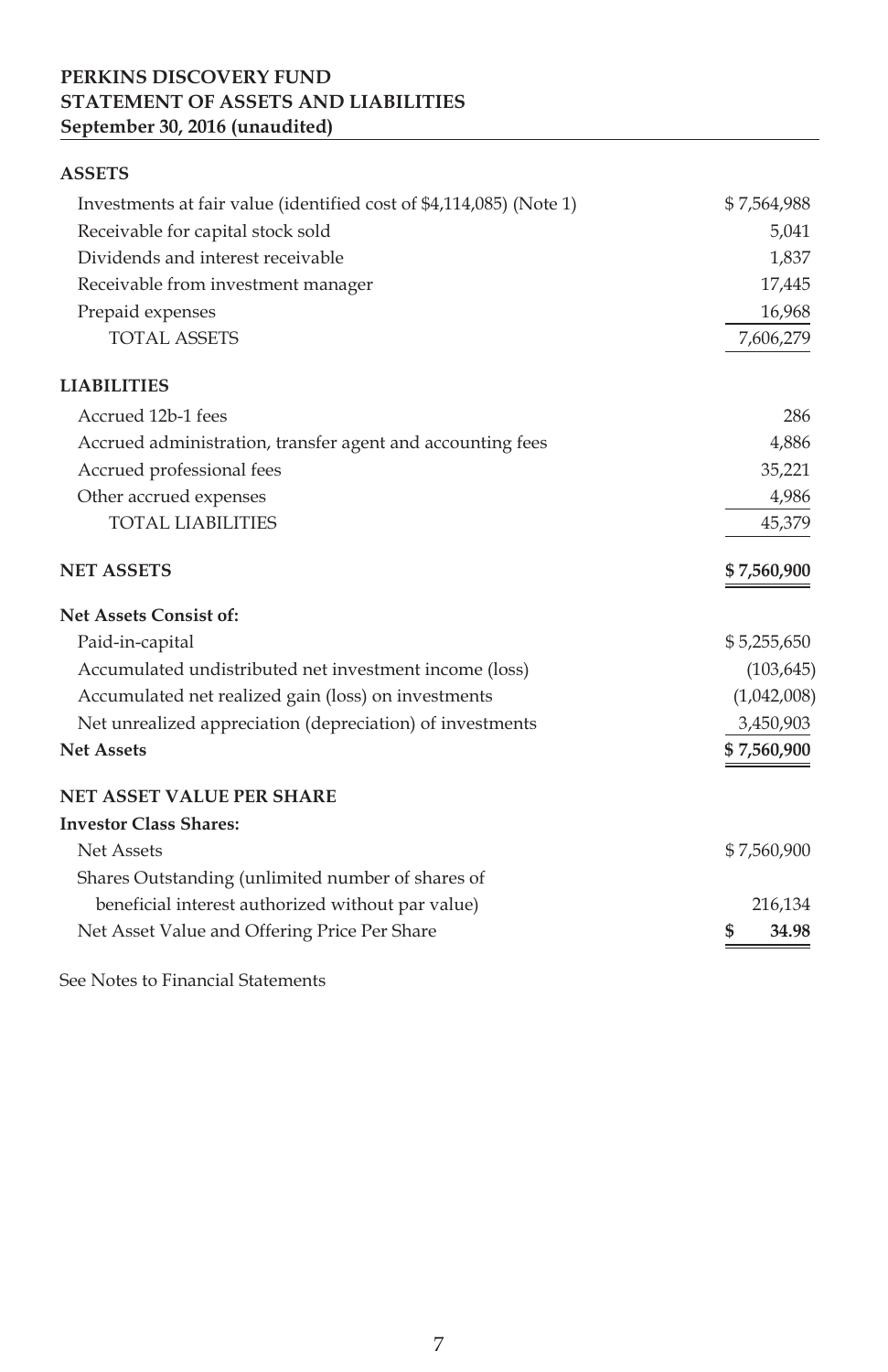#### **PERKINS DISCOVERY FUND STATEMENT OF OPERATIONS Six months ended September 30, 2016 (unaudited)**

# **INVESTMENT INCOME** Dividend \$ 6,850 Interest 510 Total investment income 7,360 **EXPENSES** Investment management fees (Note 2) 34,266 12b-1 fees (Note 2) 8,566 Recordkeeping and administrative services (Note 2) 9,544 Accounting fees (Note 2) 11,481 Custody fees 1,652 Transfer agent fees (Note 2) 6,786 Professional fees 19,481 Filing and registration fees 5,618 Trustee fees 2,286 Compliance fees 3,561 Shareholder servicing and reports 5,298 Insurance 2,375 Other 8,718 Total expenses 119,632 Management fee waivers (Note 2) (39,487) Net Expenses 80,145 Net investment income (loss) (72,785) **REALIZED AND UNREALIZED GAIN (LOSS) ON INVESTMENTS** Net realized gain (loss) on investments 516,334 Net increase (decrease) in unrealized appreciation (depreciation) of investments 1,179,936 Net realized and unrealized gain (loss) on investments 1,696,270 **INCREASE (DECREASE) IN NET ASSETS FROM OPERATIONS \$1,623,485**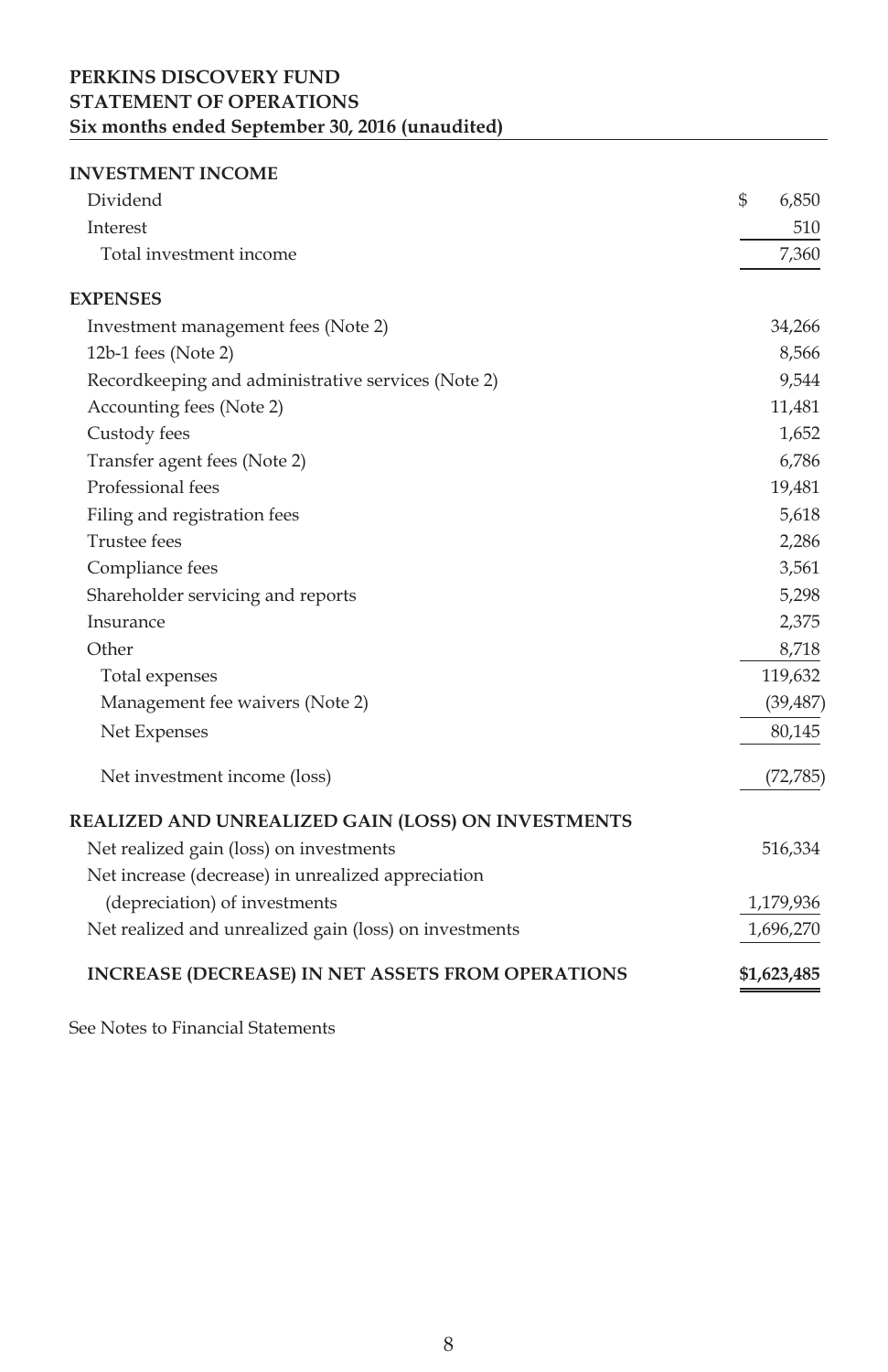#### **PERKINS DISCOVERY FUND STATEMENTS OF CHANGES IN NET ASSETS**

|                                                   | Six months ended   |                   |
|---------------------------------------------------|--------------------|-------------------|
|                                                   | September 30, 2016 | Year ended        |
|                                                   | (unaudited)        | March 31, 2016    |
| Increase (decrease) in Net Assets                 |                    |                   |
| <b>OPERATIONS</b>                                 |                    |                   |
| Net investment income (loss)                      | (72, 785)<br>S     | (160, 672)<br>\$. |
| Net realized gain (loss) on investments           | 516,334            | 233,220           |
| Net increase (decrease) in unrealized             |                    |                   |
| appreciation (depreciation) of investments        | 1,179,936          | (2,487,853)       |
| Increase (decrease) in net assets from operations | 1,623,485          | (2,415,305)       |
| <b>CAPITAL STOCK TRANSACTIONS (NOTE 5)</b>        |                    |                   |
| Shares sold                                       | 366,332            | 855,987           |
| Shares redeemed                                   | (606,626)*         | $(1,881,705)^*$   |
| Increase (decrease) in net assets from            |                    |                   |
| capital stock transactions                        | (240,294)          | (1,025,718)       |
| <b>NET ASSETS</b>                                 |                    |                   |
| Increase (decrease) during year                   | 1,383,191          | (3,441,023)       |
| Beginning of year                                 | 6,177,709          | 9,618,732         |
| End of year (including accumulated net            |                    |                   |
| investment income (loss)                          | \$7,560,900        | \$6,177,709       |
| Includes undistributed net                        |                    |                   |
| investment income (loss) of:                      | (103,645           | (30,860           |

\* Includes redemption fees of \$– and \$512, respectively.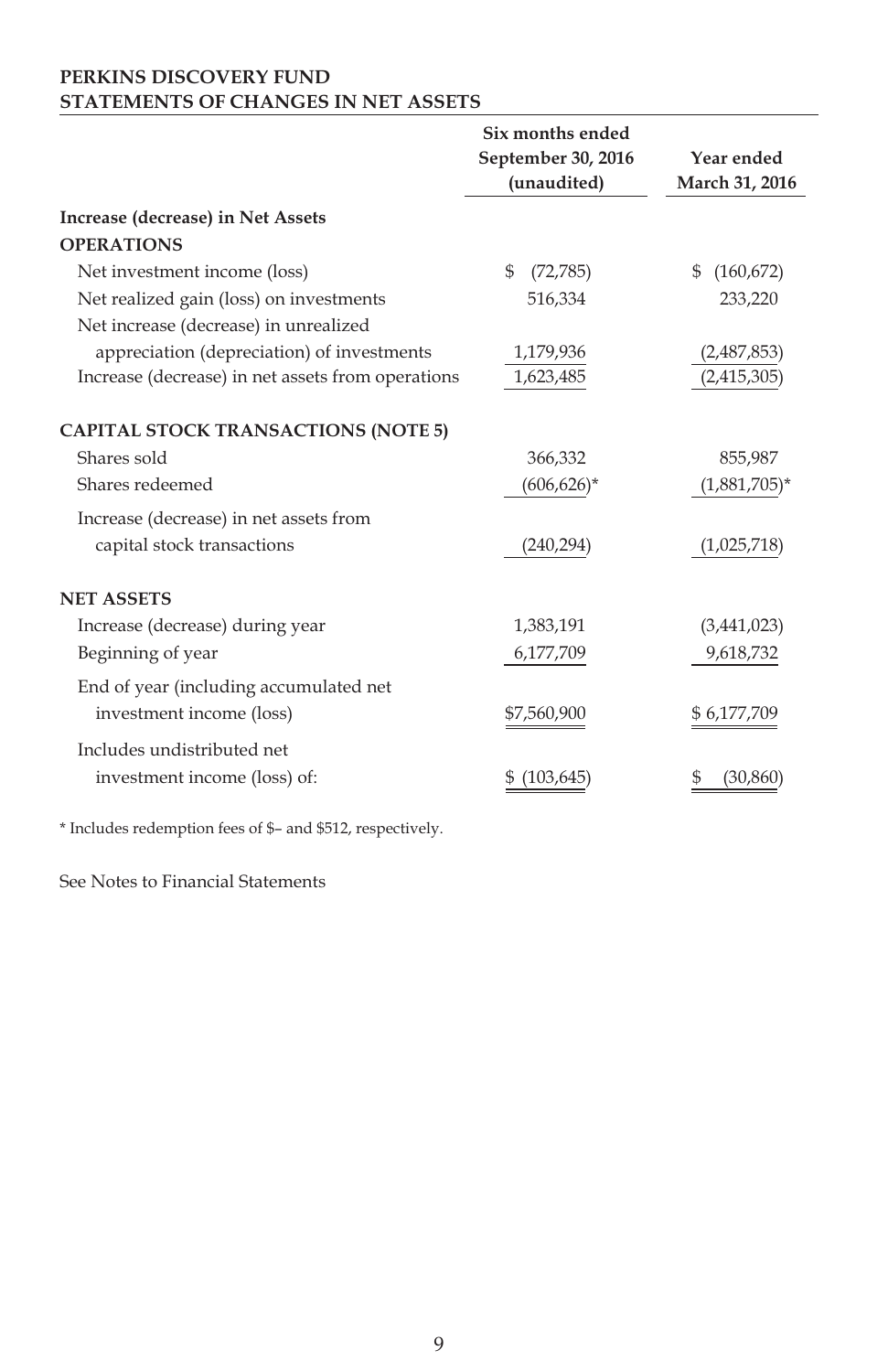#### **PERKINS DISCOVERY FUND FINANCIAL HIGHLIGHTS SELECTED PER SHARE DATA THROUGHOUT EACH PERIOD**

|                                                                                                                              | Six months<br>ended |    |             |    |            |                      |    |            |    |             |
|------------------------------------------------------------------------------------------------------------------------------|---------------------|----|-------------|----|------------|----------------------|----|------------|----|-------------|
|                                                                                                                              | September 30, 2016  |    |             |    |            | Year Ended March 31, |    |            |    |             |
|                                                                                                                              | (unaudited)         |    | 2016        |    | 2015       | 2014                 |    | 2013       |    | 2012        |
| Net asset value,<br>beginning of period                                                                                      | 27.52<br>S          | S  | 37.54       | S  | 38.98      | \$<br>30.23          | S  | 25.99      | S  | 30.45       |
| <b>Investment activities</b><br>Net investment<br>income (loss) <sup>(1)</sup><br>Net realized and<br>unrealized gain (loss) | (0.33)              |    | (0.67)      |    | (0.71)     | (0.62)               |    | (0.34)     |    | 0.39        |
| on investments                                                                                                               | 7.79                |    | (9.35)      |    | (0.73)     | 9.37                 |    | 4.98       |    | (4.78)      |
| <b>Total from investment</b><br>activities                                                                                   | 7.46                |    | (10.02)     |    | (1.44)     | 8.75                 |    | 4.64       |    | (4.39)      |
| <b>Distributions</b><br>Net investment<br>income                                                                             |                     |    |             |    |            |                      |    | (0.40)     |    | (0.08)      |
| <b>Total distributions</b>                                                                                                   |                     |    |             |    |            |                      |    | (0.40)     |    | (0.08)      |
| Paid-in capital from<br>redemption fees                                                                                      |                     |    | (2)         |    |            |                      |    |            |    | 0.01        |
| Net asset value,<br>end of period                                                                                            | 34.98               |    | 27.52       | \$ | 37.54      | \$<br>38.98          | \$ | 30.23      | S  | 25.99       |
| <b>Total Return</b>                                                                                                          | 27.11%**            |    | $(26.69\%)$ |    | $(3.69\%)$ | 28.94%               |    | 18.10%     |    | $(14.37\%)$ |
| Ratios/Supplemental Data<br>Ratio to average net assets                                                                      |                     |    |             |    |            |                      |    |            |    |             |
| Expenses, gross<br>Expenses, net of                                                                                          | $3.49\%*$           |    | 3.27%       |    | 2.84%      | 2.83%                |    | 3.18%      |    | 2.48%       |
| waiver (Note 2)<br>Net investment                                                                                            | $2.34\%*$           |    | 2.25%       |    | 2.16%      | 2.00%                |    | 2.00%      |    | 2.00%       |
| income (loss)                                                                                                                | $(2.12\%)^*$        |    | $(2.01\%)$  |    | $(1.96\%)$ | $(1.81\%)$           |    | $(1.30\%)$ |    | 1.22%       |
| Portfolio turnover rate<br>Net assets, end of                                                                                | 15.65%**            |    | 2.20%       |    | 21.13%     | 23.98%               |    | 12.97%     |    | 14.00%      |
| period (000's)                                                                                                               | 7,561<br>\$         | \$ | 6,178       | \$ | 9,619      | \$12,602             |    | \$10,491   | \$ | 12,272      |

(1) Per share amounts calculated using the average share method.

(2) Less than \$0.01 per share.

\* Annualized

\*\* Not annualized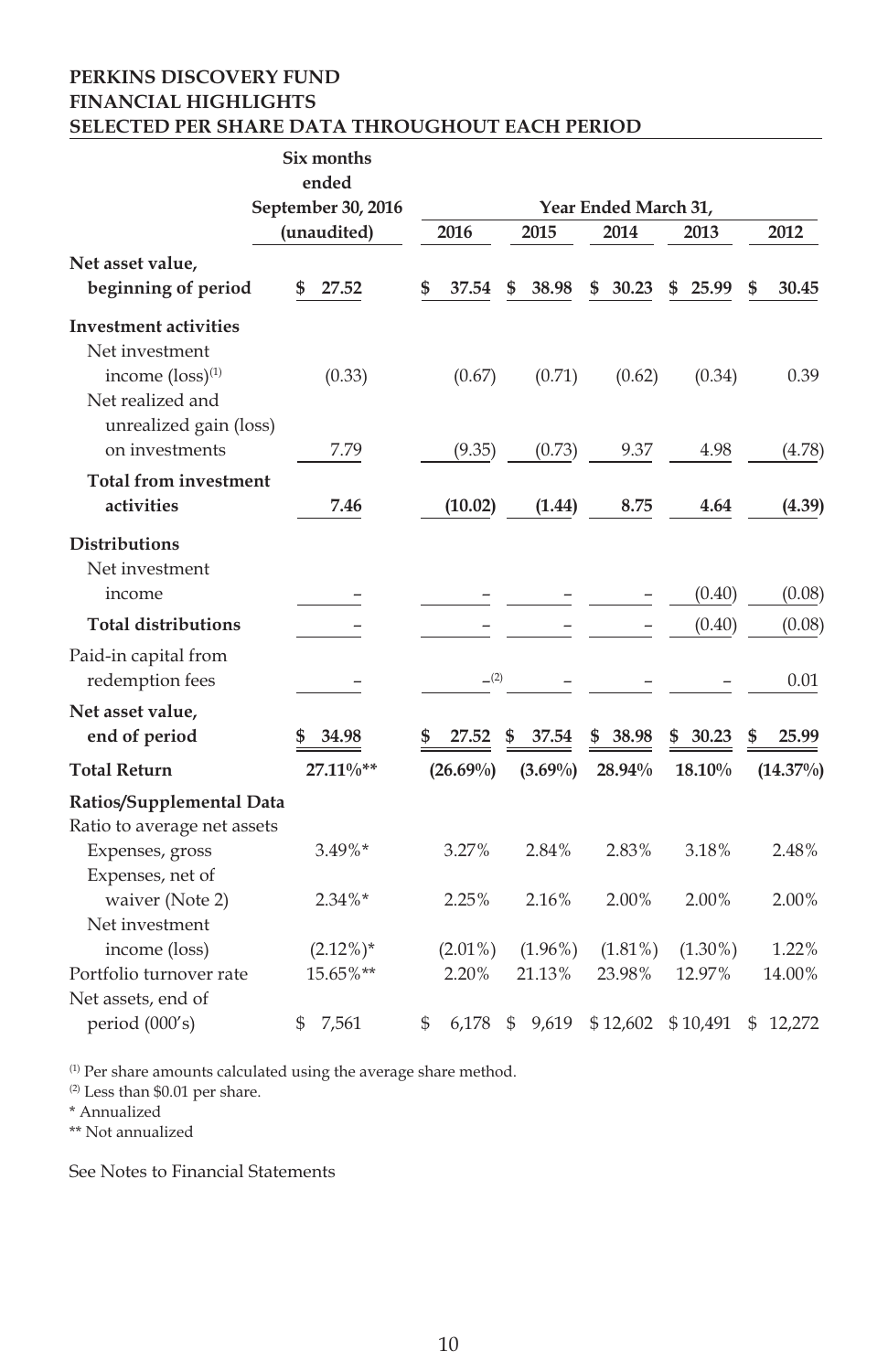# **NOTE 1 - ORGANIZATION AND SIGNIFICANT ACCOUNTING POLICIES**

The Perkins Discovery Fund (the "Fund") is a diversified series of the World Funds Trust ("WFT"), which is registered under The Investment Company Act of 1940, as amended, as a open-end management company. WFT was organized as a Delaware statutory trust on April 9, 2007. The Fund was established on April 9, 1998 as a series of Professionally Managed Portfolios. On October 26, 2012, the Fund reorganized as a separate series of WFT.

The Fund's objective is to seek long-term capital appreciation.

The following is a summary of significant accounting policies consistently followed by the Fund. The policies are in conformity with accounting principles generally accepted in the United States of America ("GAAP"). The Fund follows the investment company accounting and reporting guidance of the Financial Accounting Standards Board ("FASB") Accounting Standard Codification Topic 946 "Financial Services – Investment Companies".

# **Security Valuation**

The Fund's securities are valued at current market prices. Investments in securities traded on the national securities exchanges or included in the NASDAQ National Market System are valued at the last reported sale price. Other securities traded in the over-the-counter market and listed securities for which no sales are reported on a given date are valued at the last reported bid price. Short-term debt securities (less than 60 days to maturity) are valued at their fair value using amortized cost. Other assets for which market prices are not readily available are valued at their fair value as determined in good faith under procedures set by the Board. Generally, trading in corporate bonds, U.S. government securities and money market instruments is substantially completed each day at various times before the scheduled close of the NYSE. The value of these securities used in computing the NAV is determined as of such times.

The Fund has a policy that contemplates the use of fair value pricing to determine the net asset value ("NAV") per share of the Fund when market prices are unavailable as well as under special circumstances, such as: (i) if the primary market for a portfolio security suspends or limits trading or price movements of the security; and (ii) when an event occurs after the close of the exchange on which a portfolio security is principally traded that is likely to have changed the value of the security. Since most of the Fund's investments are traded on U.S. securities exchanges, it is anticipated that the use of fair value pricing will be limited.

When the Fund uses fair value pricing to determine the NAV per share of the Fund, securities will not be priced on the basis of quotations from the primary market in which they are traded, but rather may be priced by another method that the Board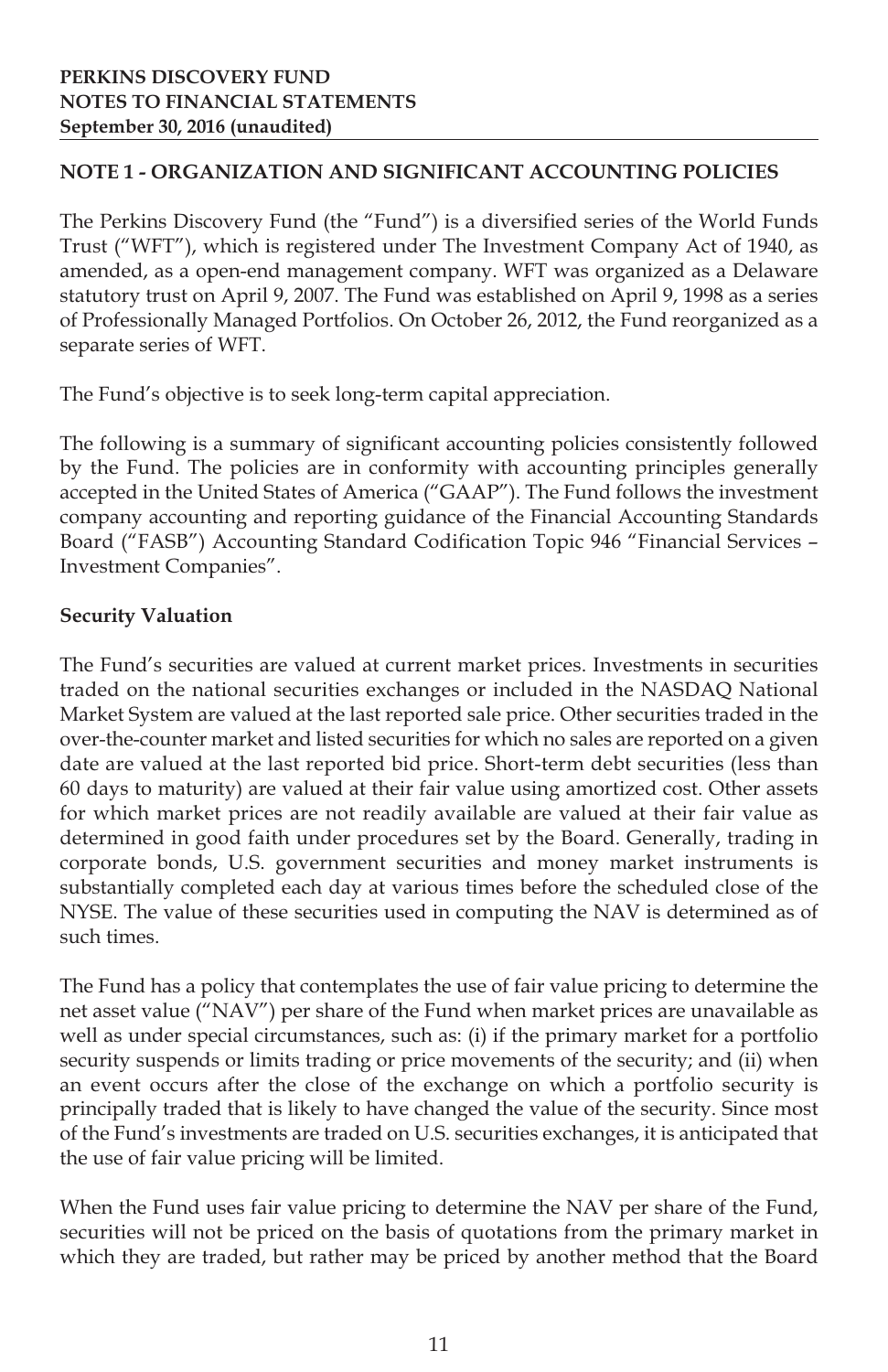#### **PERKINS DISCOVERY FUND NOTES TO FINANCIAL STATEMENTS – continued September 30, 2016 (unaudited)**

believes accurately reflects fair value. Any method used will be approved by the Board and results will be monitored to evaluate accuracy. The Fund's policy is intended to result in a calculation of the Fund's NAV that fairly reflects security values as of the time of pricing. However, fair values determined pursuant to the Fund's procedures may not accurately reflect the price that the Fund could obtain for a security if it were to dispose of that security as of the time of pricing.

The Fund has adopted fair valuation accounting standards that establish an authoritative definition of fair value and set out a hierarchy for measuring fair value. These standards require additional disclosures about the various inputs used to develop the measurements of fair value. These inputs are summarized in the three broad levels listed below.

Various inputs are used in determining the value of a Fund's investments. GAAP established a three-tier hierarchy of inputs to establish a classification of fair value measurements for disclosure purposes. Level 1 includes quoted prices in active markets for identical securities. Level 2 includes other significant observable market-based inputs (including quoted prices for similar securities, interest rates, prepayment speeds, credit risk, etc.). Level 3 includes significant unobservable inputs (including the Fund's own assumptions in determining fair value of investments).

The inputs or methodology used for valuing securities are not necessarily an indication of the risk associated with investing in those securities.

The following is a summary of the inputs used to value the Fund's investments as of September 30, 2016:

|                        | Level 1<br>Ouoted<br>Prices | Level 2<br>Other<br>Significant<br>Observable<br>Inputs | Level 3<br>Significant<br>Unobservable<br>Inputs | Total       |
|------------------------|-----------------------------|---------------------------------------------------------|--------------------------------------------------|-------------|
| Common Stocks          | \$7,288,400                 | \$–                                                     | \$–                                              | \$7,288,400 |
| Short term Investments | 276,588                     |                                                         |                                                  | 276,588     |
|                        | \$7,564,988                 | \$–                                                     | \$–                                              | \$7,564,988 |

Refer to the Fund's Schedule of Investments for a listing of the securities by type and industry.

There were no transfers into or out of any levels during the six months ended September 30, 2016. The Fund recognizes transfers between fair value hierarchy levels at the end of the reporting period. The Fund held no Level 3 securities at any time during the six months ended September 30, 2016.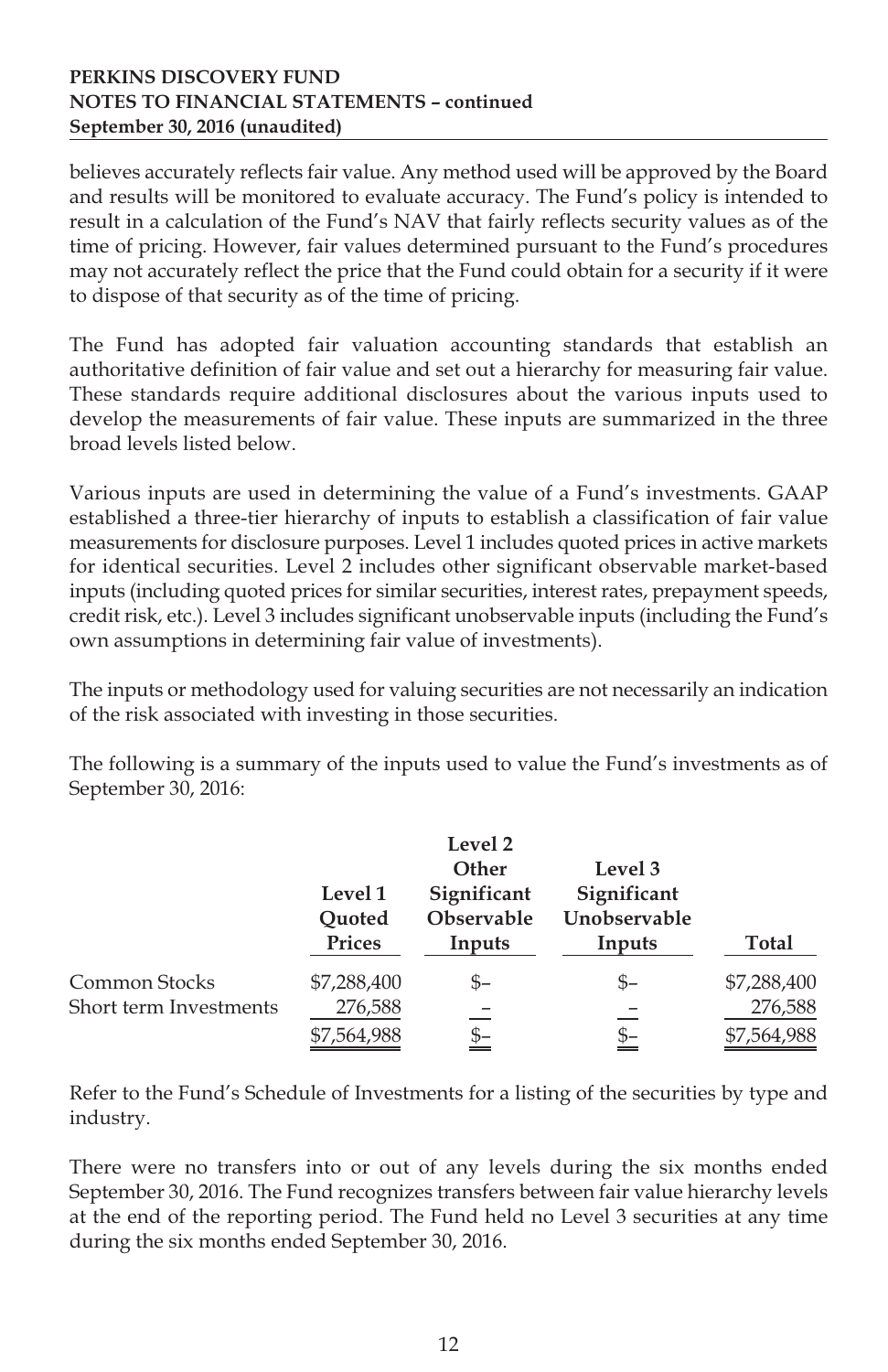#### **Security Transactions and Income**

Security transactions are accounted for on the trade date. The cost of securities sold is determined generally on specific identification basis. Realized gains and losses from security transactions are determined on the basis of identified cost for book and tax purposes. Dividends are recorded on the ex-dividend date. Interest income is recorded on an accrual basis.

# **Cash and Cash Equivalents**

Cash and cash equivalents consist of overnight deposits with the custodian bank which earn interest at the current market rate.

# **Accounting Estimates**

In preparing financial statements in conformity with GAAP, management makes estimates and assumptions that affect the reported amounts of assets and liabilities at the date of the financial statements, as well as the reported amounts of revenues and expenses during the reporting period. Actual results could differ from those estimates.

# **Federal Income Taxes**

The Fund intends to comply with the requirements of the Internal Revenue Code applicable to regulated investment companies and to distribute all of its taxable income to its shareholders. The Fund also intends to distribute sufficient net investment income and net capital gains, if any, so that it will not be subject to excise tax on undistributed income and gains. Therefore, no federal income tax or excise provision is required.

Management has reviewed the Fund's tax positions for each of the open tax years (2014–2016) or expected to be taken in the Fund's 2017 tax returns and has concluded that no liability for unrecognized tax benefits should be recorded related to uncertain tax positions taken in the Fund's tax returns. The Fund has no examinations in progress and management is not aware of any tax positions for which it is reasonably possible that the total amounts of unrecognized tax benefits will significantly change.

# **Reclassification of Capital Accounts**

GAAP requires that certain components of net assets relating to permanent differences be reclassified between financial and tax reporting. For the six months ended September 30, 2016, there were no such classifications.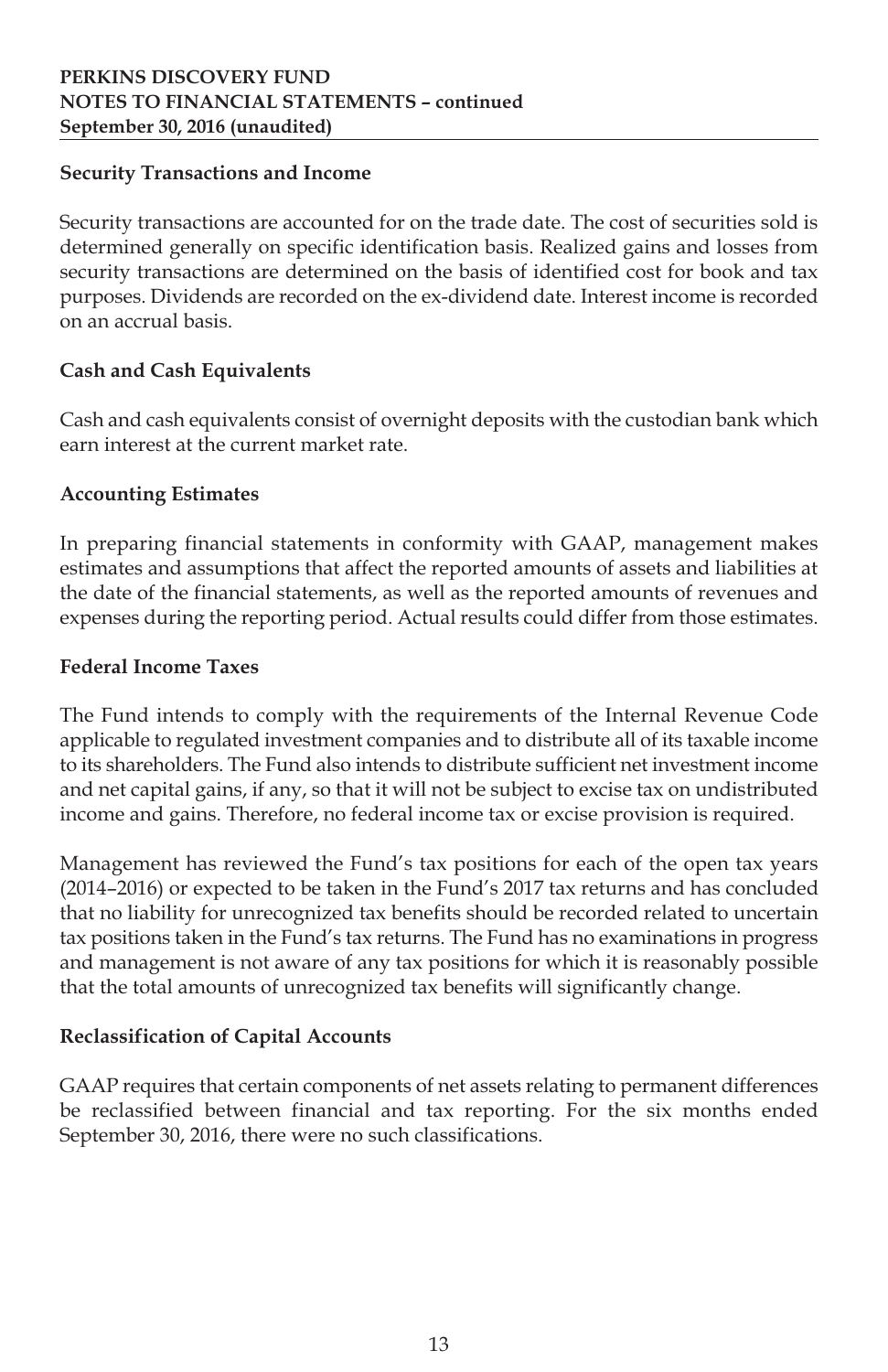# **NOTE 2 - INVESTMENT ADVISORY AND DISTRIBUTION AGREEMENTS AND OTHER TRANSACTIONS WITH AFFILIATES**

Pursuant to an Investment Advisory Agreement, the Advisor, Perkins Capital Management, Inc. ("Perkins") provides investment services for an annual fee of 1.00% of average daily net assets of the Fund.

Perkins received and waived investment management fees and reimbursed expenses for the six months ended September 30, 2016 as follows:

| <b>Fee Earned</b> | <b>Fee Waived</b> | <b>Expenses Reimbursed</b> |
|-------------------|-------------------|----------------------------|
| \$34,266          | \$34,266          | \$5,221                    |

Perkins has contractually agreed to reduce its fees and/or pay Fund expenses (excluding interest, distribution fees pursuant to Rule 12b-1 Plans, taxes, acquired fund fees and expenses, brokerage commissions, dividend expenses on short sales and other expenditures which are capitalized in accordance with generally accepted accounting principles, other extraordinary expenses not incurred in the ordinary course of such Fund's business, and expenses incurred under a shareholder servicing or administrative servicing plan, if applicable) in order to limit Total Annual Fund Operating Expenses After Fee Waiver and/or Expense Reimbursement for shares of the Fund to 2.50% of the Fund's average net asset (the "Expense Cap"). The Expense Cap will remain in effect until at least July 31, 2017. The Agreement may be terminated at any time by the Board upon 60 days' notice to Perkins, or by Perkins with the consent of the Board. Each waiver or reimbursement of an expense by Perkins is subject to repayment by the Fund within the three fiscal years following the fiscal year in which the expense was incurred, provided that the Fund is able to make the repayment without exceeding the expense limitation in place at the time of the waiver or reimbursement and at the time the waiver or reimbursement is recouped.

The total amount of recoverable reimbursements for the Funds as of September 30, 2016, and expiration dates was as follows:

|          | Recoverable Reimbursements and Expiration Dates |          |          |           |
|----------|-------------------------------------------------|----------|----------|-----------|
| 2017     | 2018                                            | 2019     | 2020     | Total     |
| \$98,106 | \$72,133                                        | \$81,786 | \$39,487 | \$291,512 |

The Fund has adopted a Distribution Plan (the "Plan") in accordance with Rule 12b-1 under the 1940 Act, providing for the payment of distribution and service fees to the Advisor as Distribution Coordinator of the Fund. The Plan provides that the Fund may pay a fee to the Advisor at an annual rate of up to 0.25% of average daily net assets of the Fund in consideration for distribution related services.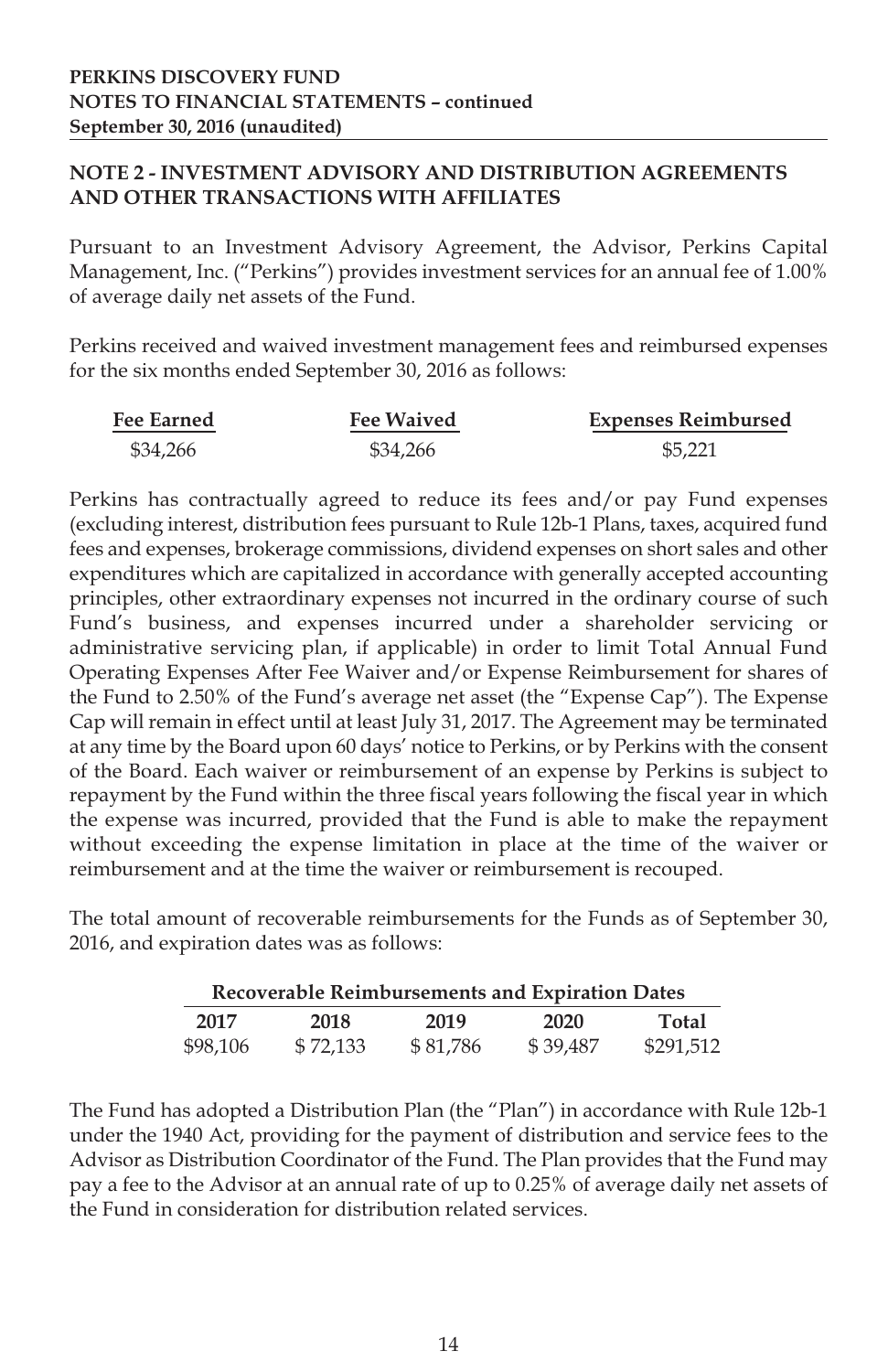#### **PERKINS DISCOVERY FUND NOTES TO FINANCIAL STATEMENTS – continued September 30, 2016 (unaudited)**

The Fund has adopted a shareholder service plan. Under a shareholder services plan, the Fund may pay an authorized firm up to 0.25% on an annualized basis of average daily net assets attributable to its customers who are shareholders. For this fee, the authorized firms may provide a variety of services, such as: 1) receiving and processing shareholder orders; 2) performing the accounting for the shareholder's account; 3) maintaining retirement plan accounts; 4) answering questions and handling correspondence for individual accounts; 5) acting as the sole shareholder of record for individual shareholders; 6) issuing shareholder reports and transaction confirmations; 7) executing daily investment "sweep" functions; and 8) furnishing investment advisory services.

For the six months ended September 30, 2016, the following expenses were incurred:

| <b>Class</b> | <b>Type of Plan</b>         | <b>Fees Incurred</b> |
|--------------|-----------------------------|----------------------|
| Investor     | $12b-1$                     | \$8,566              |
| Investor     | <b>Shareholder Services</b> | \$1,193              |

First Dominion Capital Corp. ("FDCC") acts as the Fund's principal underwriter and distributor in the continuous public offering of the Fund's shares. For the six months ended September 30, 2016, FDCC received no commissions or underwriting fees from the sale of the Fund's shares.

Commonwealth Fund Services, Inc. ("CFSI"), acts as the Fund's administrator, transfer and dividend disbursing agent and pricing agent. As administrator, CFSI provides shareholder, recordkeeping, administrative and blue-sky filing services. For the six months ended September 30, 2016, the following fees were earned:

| Administration | <b>Transfer Agent</b> | <b>Pricing Agent</b> |  |
|----------------|-----------------------|----------------------|--|
| \$9,544        | \$6.786               | \$11.481             |  |

Certain officers of the Trust are also officers and/or directors of FDCC and CFSI. Additionally, John H. Lively of the Law Offices of John H. Lively and Associates, Inc., a member of The 1940 Act Law Group<sup>TM</sup>, serves as legal counsel to the Trust. John H. Lively, Secretary of the Trust, is the owner of the Law Offices of John H. Lively and Associates, Inc. Mr. Lively receives no special compensation from the Trust or the Fund for serving as an officer of the Trust.

# **NOTE 3 - INVESTMENTS**

The cost of purchases and proceeds from the sales of securities other than short-term notes for the six months ended September 30, 2016, were as follows

| <b>Purchases</b> | <b>Sales</b> |
|------------------|--------------|
| \$1,037,872      | \$1,297,793  |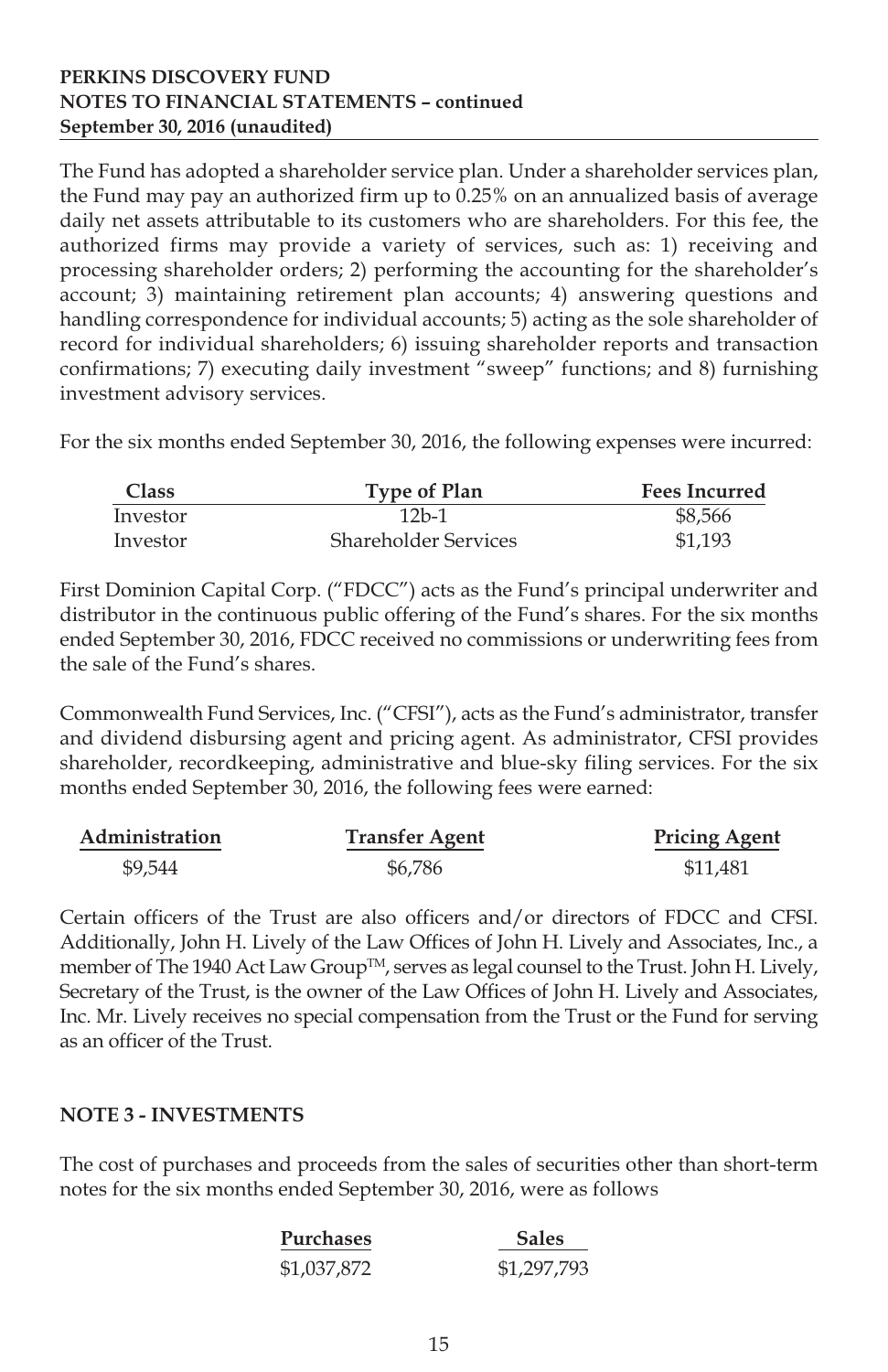# **NOTE 4 – DISTRIBUTIONS TO SHAREHOLDERS AND TAX COMPONENTS OF CAPITAL**

Distributions are determined on a tax basis and may differ from net investment income and realized capital gains for financial reporting purposes. Differences may be permanent or temporary. Permanent differences are reclassified among capital accounts in the financial statements to reflect their tax character. Temporary differences arise when certain items of income, expense, gain or loss are recognized in different periods for financial statement and tax purposes; these differences will reverse at some time in the future. Differences in classification may also result from the treatment of short-term gains as ordinary income for tax purposes.

During the six months ended September 30, 2016 and the year ended March 31, 2016, no distributions were paid.

As of September 30, 2016, the components of distributable earnings (accumulated loss) on a tax basis were as follows:

| Accumulated net investment income (loss)                  | \$ (103,645) |
|-----------------------------------------------------------|--------------|
| Accumulated net realized gain (loss)                      | (1,042,008)  |
| Net unrealized appreciation (depreciation) on investments | 3,450,903    |
|                                                           | \$2,305,250  |

Under the Regulated Investment Company Modernization Act of 2010 ("2010 Act"), net capital losses recognized after December 31, 2010, may be carried forward indefinitely, and their character is retained as short-term and/or long-term losses. Under the laws in effect prior to the 2010 Act, pre-enactment net capital losses were carried forward for eight years and treated as short-term losses. As a transition rule, the 2010 Act requires that post-enactment net capital losses be used before preenactment net capital losses. As of March 31, 2016, the Fund has a capital loss carryforward of \$1,558,342 available to offset future capital gains. \$860,612 of the loss carryforward expires in 2018, \$261,554 of short-term and \$436,176 of long-term can be carried forward indefinitely.

Cost of securities for Federal Income tax purpose and the related tax-based net unrealized appreciation (depreciation) consists of:

|             | Gross        | Gross        | <b>Total Unrealized</b> |
|-------------|--------------|--------------|-------------------------|
|             | Unrealized   | Unrealized   | Appreciation            |
| Cost        | Appreciation | Depreciation | (Depreciation)          |
| \$4,114,085 | \$3,710,423  | \$(259,520)  | \$3,450,903             |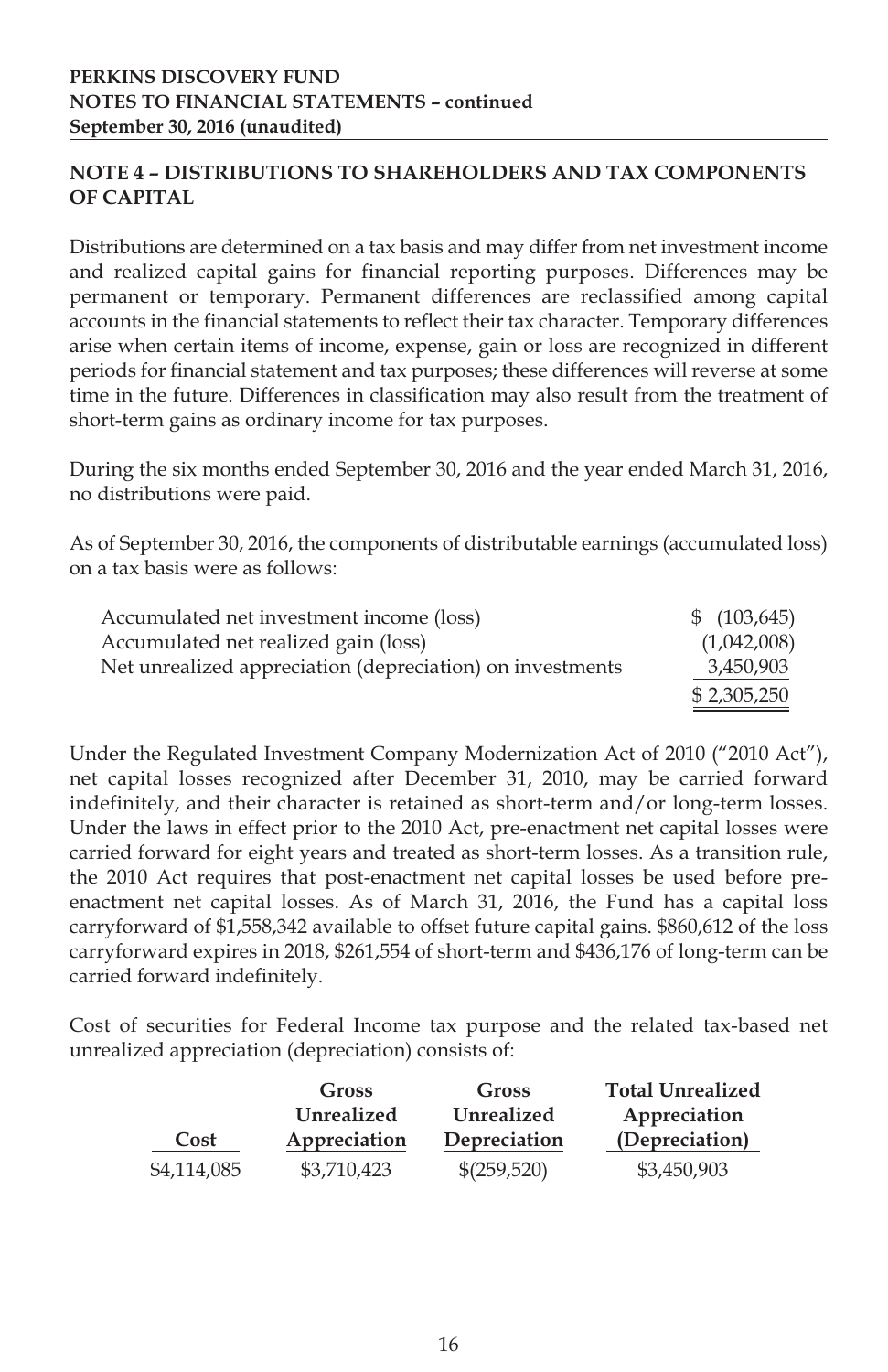#### **NOTE 5 –TRANSACTIONS IN SHARES OF BENEFICIAL INTEREST**

Shares of beneficial interest transactions for the Funds were:

|                         | Six months ended<br>September 30, 2016<br>(unaudited) |             | Year ended<br>March 31, 2016 |               |
|-------------------------|-------------------------------------------------------|-------------|------------------------------|---------------|
|                         | <b>Shares</b>                                         | Amount      | <b>Shares</b>                | Amount        |
| Shares sold             | 11,090                                                | \$366,332   | 23,495                       | 855,987       |
| Shares redeemed         | (19,445)                                              | (606, 626)  | (55, 214)                    | (1,881,705)   |
| Net increase (decrease) | (8,355)                                               | \$(240,294) | (31, 719)                    | \$(1,025,718) |

#### **NOTE 6 – SUBSEQUENT EVENTS**

Management has evaluated all transactions and events subsequent to the date of the statement of assets and liabilities through the date on which these financial statements were issued. Except as already included in the notes to these financial statements, no additional items require disclosure.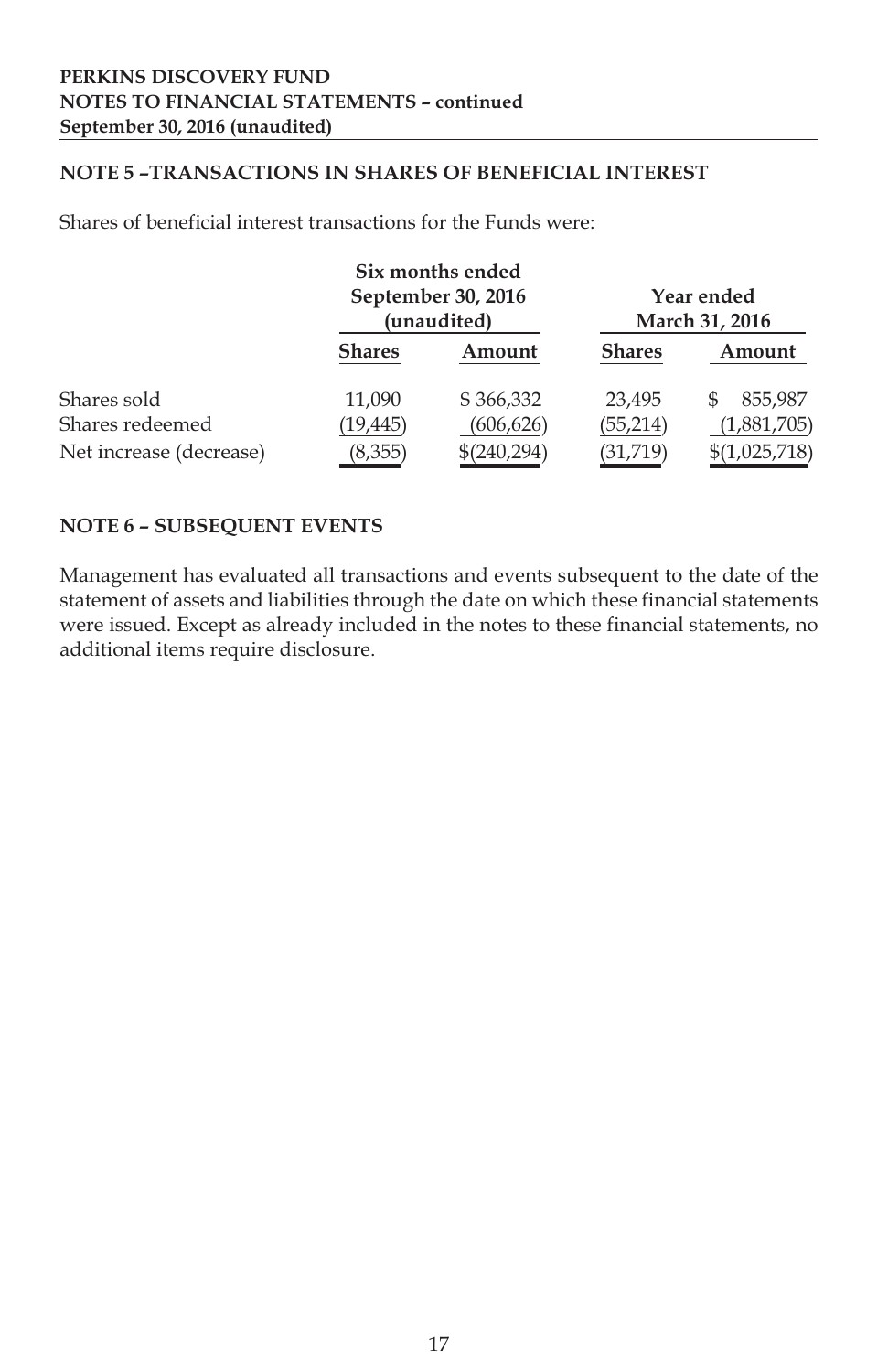#### **VOTING PROXIES ON FUND PORTFOLIO SECURITIES**

A description of the policies and procedures that the Fund uses to determine how to vote proxies relating to securities held in the Fund's portfolio is available, without charge and upon request, by calling 1-800-637-0550 or on the SEC's website at www.sec.gov. Information regarding how the Fund voted proxies relating to portfolio securities during the most recent twelve months ended June 30 is available on or through the SEC's website at www.sec.gov.

# **QUARTERLY PORTFOLIO HOLDINGS**

The Fund files with the SEC a complete schedule of its portfolio holdings, as of the close of the first and third quarters of its fiscal year, on "Form N-Q". These filings are available, without charge and upon request, by calling 1-800-637-0550 or on the SEC's website at www.sec.gov. The Fund's Forms N-Q may be reviewed and copied at the SEC's Public Reference Room in Washington, D.C. Information on the operation of the Public Reference Room may be obtained by calling 1-800-SEC-0330.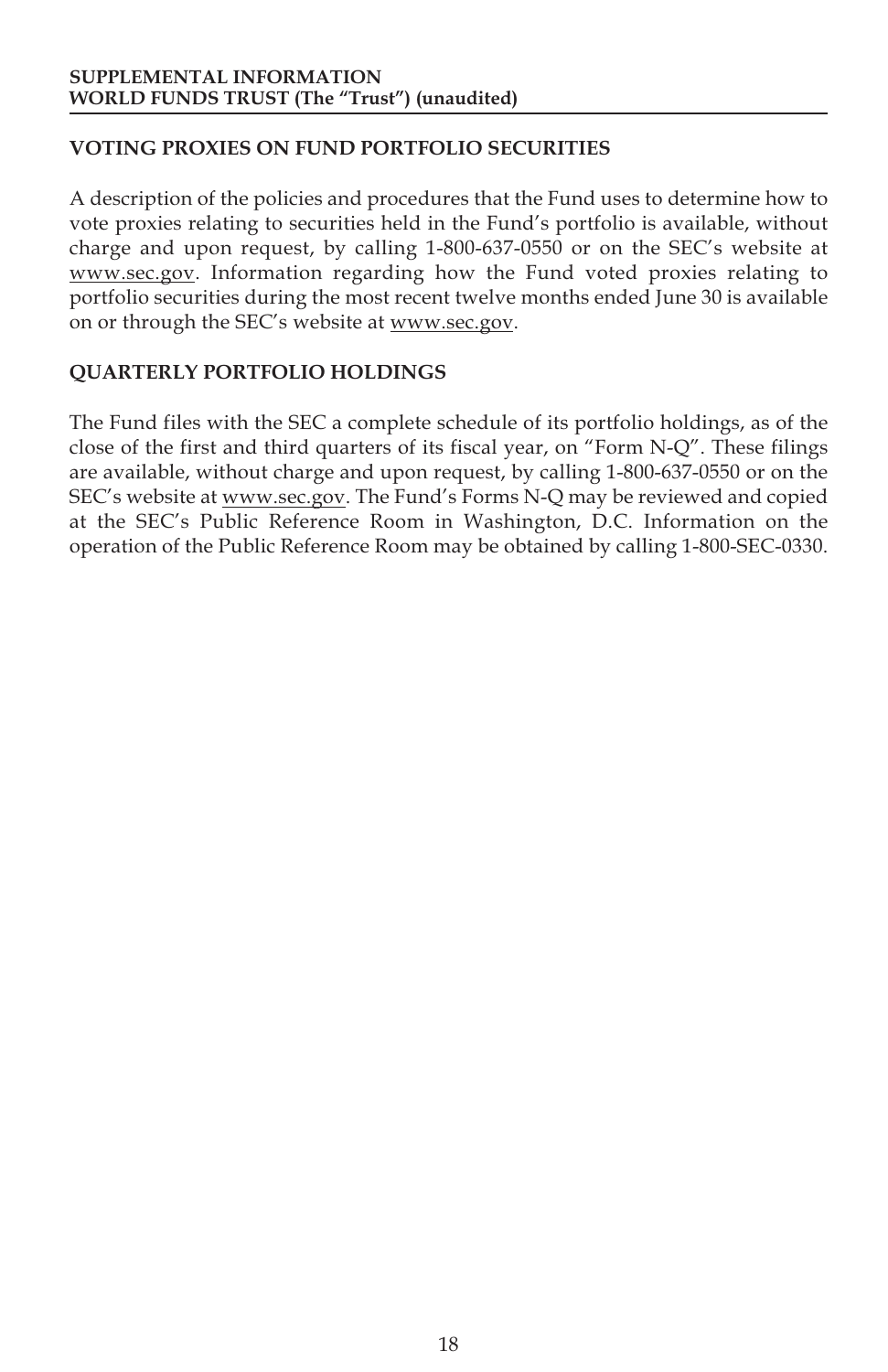# **Fund Expenses Example**

As a shareholder of the Fund, you incur two types of costs: (1) transaction costs, including redemption fees and (2) ongoing costs, including management fees, distribution (12b-1) fees, and other Fund expenses. This example is intended to help you understand your ongoing costs (in dollars) of investing in the Fund and to compare these costs with the ongoing costs of investing in other mutual funds. The example is based on an investment of \$1,000 invested at the beginning of the period, April 1, 2016 and held for the six months ended September 30, 2016.

# **Actual Expenses Example**

The first line of the table below provides information about actual account values and actual expenses. You may use the information in this line, together with the amount you invested, to estimate the expenses that you paid over the period. Simply divide your account value by \$1,000 (for example, an \$8,600 account value divided by \$1,000 = 8.6), then multiply the result by the number in the first line under the heading entitled "Expenses Paid During the Period" to estimate the expenses you paid on your account during this period.

# **Hypothetical Example for Comparison Purposes**

The second line of the table below provides information about hypothetical account values and hypothetical expenses based on the Fund's actual expense ratio and an assumed rate of return of 5% per year before expenses, which is not the Fund's actual return. The hypothetical account values and expenses may not be used to estimate the actual ending account balance or expenses you paid for the period. You may use this information to compare the ongoing costs of investing in the Fund and other funds. To do so, compare this 5% hypothetical example with the 5% hypothetical examples that appear in the shareholder reports of the other funds.

Please note that the expenses shown in the table are meant to highlight your ongoing costs only and do not reflect and transactional costs, such as sales charges (loads). Therefore, the second line of the table is useful in comparing ongoing costs only, and will not help you determine the relative total costs of owning different funds. In addition, if these transactional costs were included, your costs would have been higher.

|                |               | Ending        |            | <b>Expenses Paid</b> |
|----------------|---------------|---------------|------------|----------------------|
|                | Beginning     | Account       |            | <b>During Period</b> |
|                | Account       | Value         | Annualized | Ended*               |
|                | Value         | September 30, | Expense    | September 30,        |
|                | April 1, 2016 | 2016          | Ratio      | 2016                 |
| Actual         | \$1,000       | \$1,271.08    | 2.34%      | \$13.32              |
| Hypothetical** | \$1,000       | \$1,013.30    | 2.34%      | \$11.81              |

\* Expenses are equal to the Fund's annualized expense ratio, multiplied by the average account value for the period, multiplied by 183 days in the most recent fiscal half year divided by 365 days in the current year.

\*\* 5% return before expenses